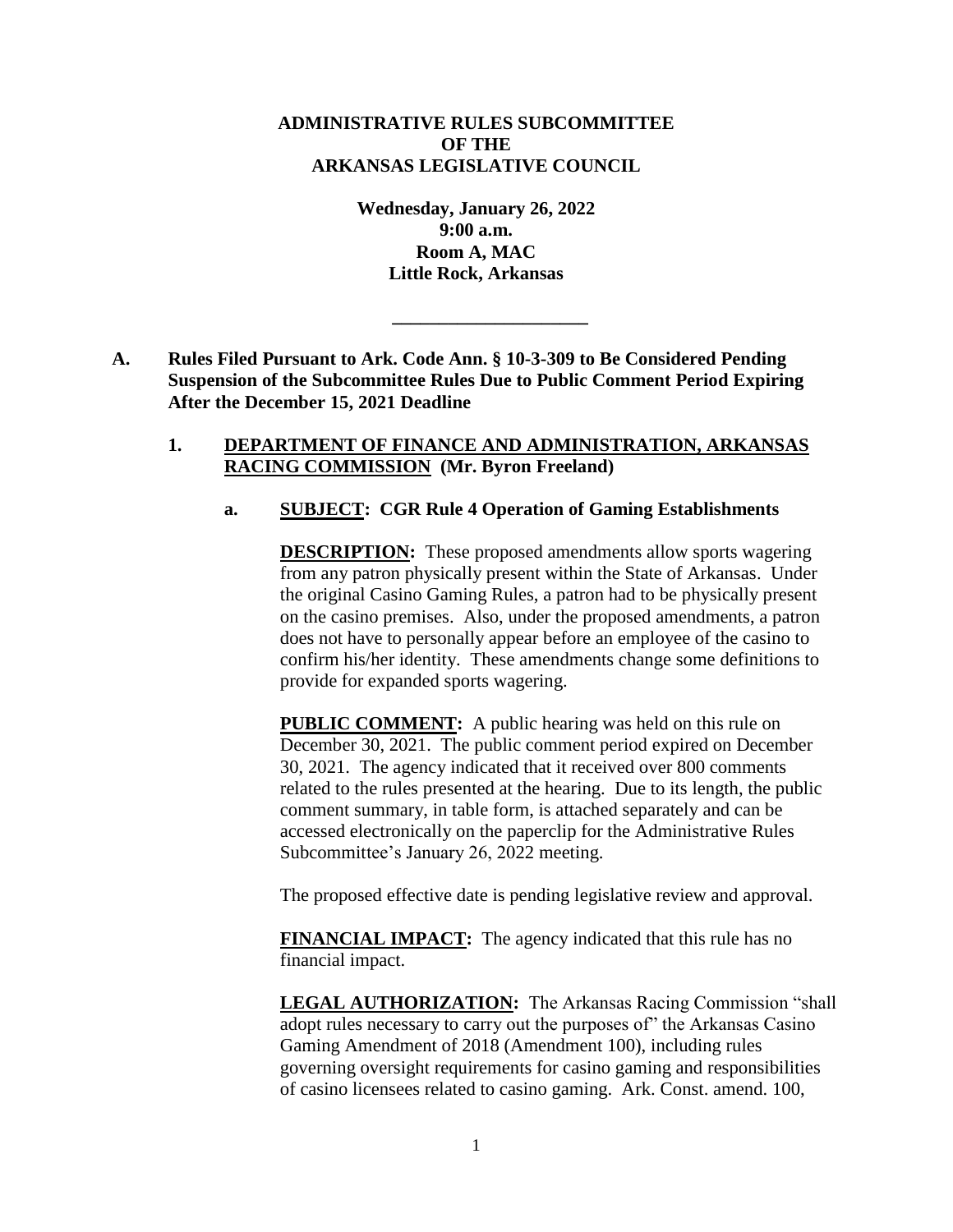$§$  4(c), (e)(5), (e)(11). Amendment 100 provides that "casino licensees may accept wagers on sporting events if and when not prohibited by federal law." Ark. Const. amend. 100, § 3(b). Federal prohibitions on Internet gambling exclude transactions where a wager is initiated and received in a single state, placed in accordance with that state's laws including appropriate age and location verification requirements, and otherwise in accordance with federal law. *See* 31 U.S.C. § 5362(10)(B).

## **b. SUBJECT: CGR Rule 6 Accounting Regulations**

**DESCRIPTION:** This proposed amendment specifies where the funds collected for license fees, renewal fees, and other types of fees charged by the Commission are handled and states the fees charged must be placed in the Arkansas Racing Commission Cash Fund to be used for the regulation of casino gaming and horse racing.

**PUBLIC COMMENT:** A public hearing was held on this rule on December 30, 2021. The public comment period expired on December 30, 2021. The agency indicated that it received over 800 comments related to the rules presented at the hearing. Due to its length, the public comment summary, in table form, is attached separately and can be accessed electronically on the paperclip for the Administrative Rules Subcommittee's January 26, 2022 meeting.

Lacey Johnson, an attorney with the Bureau of Legislative Research, asked the following question and received the following response:

**Q.** The proposed rule provides that the Commission shall deposit all license fees and license renewal fees imposed under the Casino Gaming Rules, with certain exclusions, into the Racing Commission Cash Fund. Are these fees entirely distinct from those described in Ark. Code Ann. § 23-110-104(a), which must be deposited into the State Treasury to the credit of the State Apportionment Fund?

**A.** [Via phone call, the agency stated that its position is that the fees referenced in the proposed rule are imposed under Amendment 100 and are not subject to the provisions of A.C.A. § 23-110-104(a) because the statute deals solely with "amounts received by the Arkansas Racing Commission under the provisions of *this chapter*." Per the agency, the indicated statute addresses horse racing, not casino gaming.]

The proposed effective date is pending legislative review and approval.

**FINANCIAL IMPACT:** The agency indicated that this rule has no financial impact.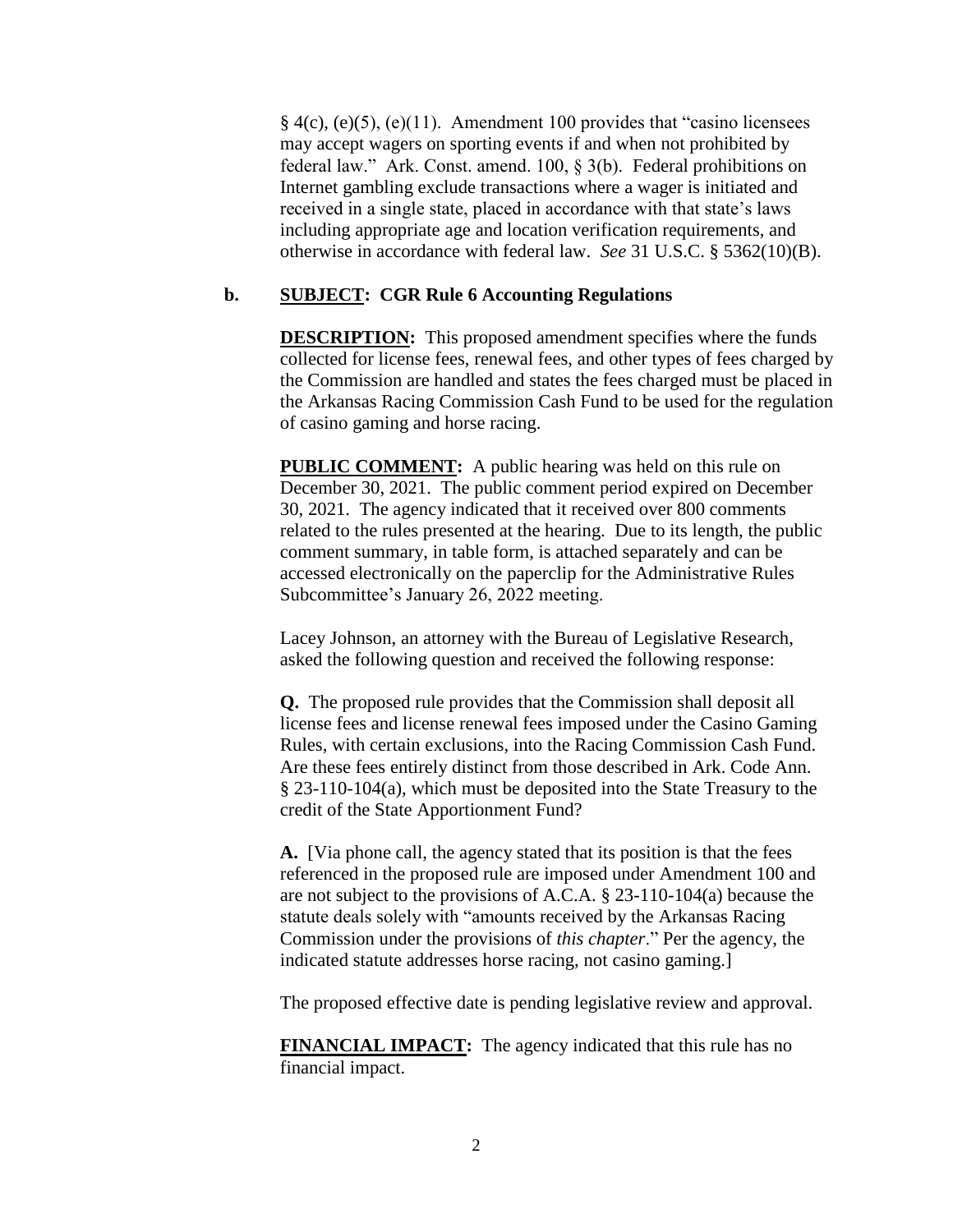**LEGAL AUTHORIZATION:** The Arkansas Racing Commission "shall adopt rules necessary to carry out the purposes of" the Arkansas Casino Gaming Amendment of 2018 (Amendment 100), including casino licensing and license renewal. Ark. Const. amend. 100, § 4(c), (e).

## **c. SUBJECT: CGR Rule 20 Race Books and Sports Pools**

**DESCRIPTION:** These proposed amendments prohibit a casino licensee from contracting with a third-party vendor which receives the majority or more of the net gaming revenue received in conducting sports wagering. Under the proposed amendments, sports gaming vendors can receive no more than fifty percent of the net gaming revenue. Also, these proposed amendments limit a casino licensee to no more than two individually branded online sports platforms and mobile applications. The proposed amendments include definitions to make the intent of the Rules clear.

**PUBLIC COMMENT:** A public hearing was held on this rule on December 30, 2021. The public comment period expired on December 30, 2021. The agency indicated that it received over 800 comments related to the rules presented at the hearing. Due to its length, the public comment summary, in table form, is attached separately and can be accessed electronically on the paperclip for the Administrative Rules Subcommittee's January 26, 2022 meeting.

The proposed effective date is pending legislative review and approval.

**FINANCIAL IMPACT:** The agency indicated that this rule has no financial impact.

**LEGAL AUTHORIZATION:** The Arkansas Racing Commission "shall adopt rules necessary to carry out the purposes of" the Arkansas Casino Gaming Amendment of 2018 (Amendment 100), including rules governing oversight requirements for casino gaming and responsibilities of casino licensees related to casino gaming. Ark. Const. amend. 100,  $§$  4(c), (e)(5), (e)(11). Amendment 100 provides that "casino licensees may accept wagers on sporting events if and when not prohibited by federal law." Ark. Const. amend. 100, § 3(b). Federal prohibitions on Internet gambling exclude transactions where a wager is initiated and received in a single state, placed in accordance with that state's laws including appropriate age and location verification requirements, and otherwise in accordance with federal law. *See* 31 U.S.C. § 5362(10)(B).

# **d. SUBJECT: CGR Rule 22 Off-Track Pari-Mutuel Wagering**

**DESCRIPTION:** These proposed amendments state that only casino licensees authorized by the Commission can accept off-track pari-mutuel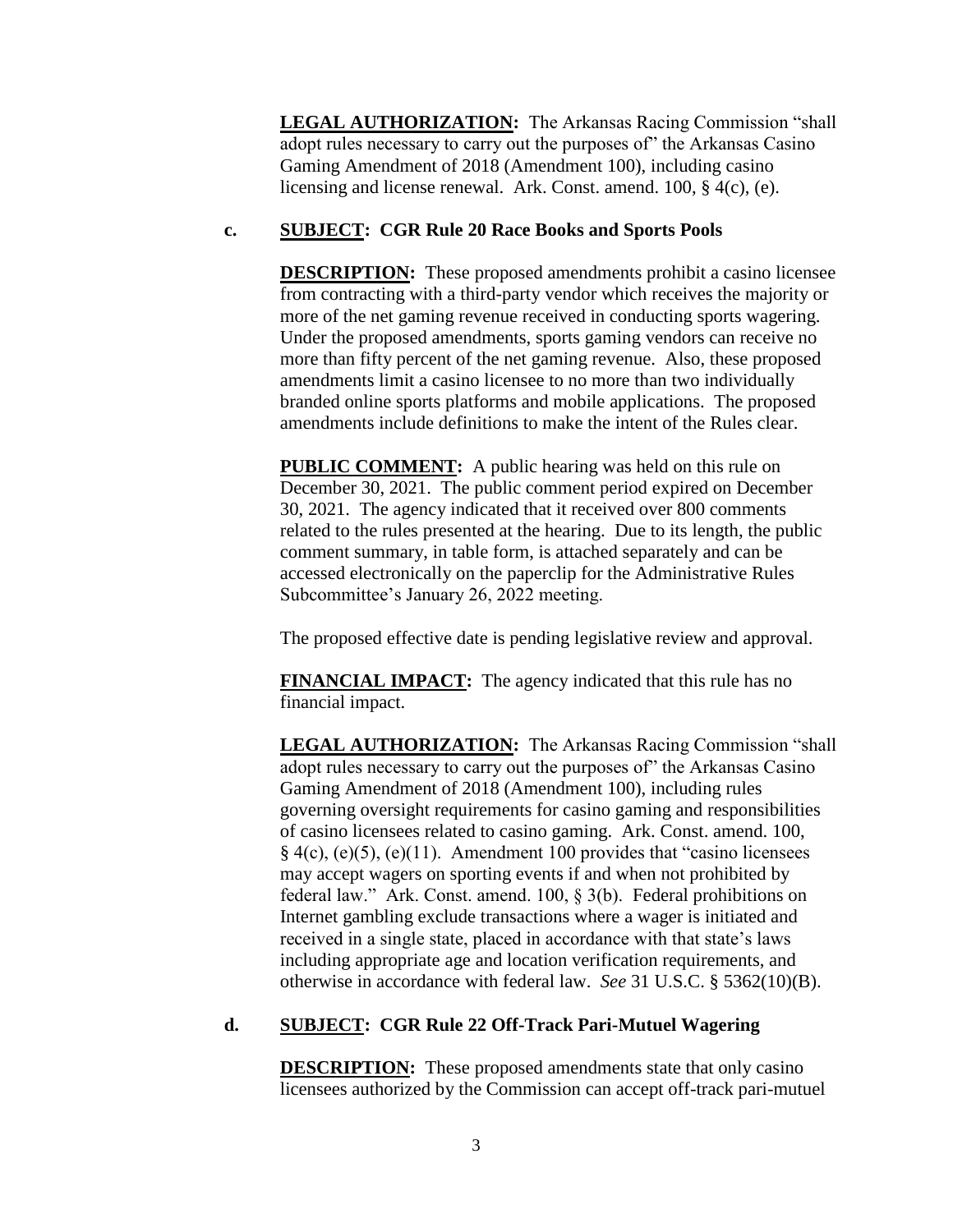wagers, and all off-track wagers must be conducted in an area approved by the Commission.

**PUBLIC COMMENT:** A public hearing was held on this rule on December 30, 2021. The public comment period expired on December 30, 2021. The agency indicated that it received over 800 comments related to the rules presented at the hearing. Due to its length, the public comment summary, in table form, is attached separately and can be accessed electronically on the paperclip for the Administrative Rules Subcommittee's January 26, 2022 meeting.

The proposed effective date is pending legislative review and approval.

**FINANCIAL IMPACT:** The agency indicated that this rule has no financial impact.

**LEGAL AUTHORIZATION:** The Arkansas Racing Commission "shall adopt rules necessary to carry out the purposes of" the Arkansas Casino Gaming Amendment of 2018 (Amendment 100), including rules governing oversight requirements for casino gaming and responsibilities of casino licensees related to casino gaming. Ark. Const. amend. 100,  $§$  4(c), (e)(5), (e)(11). Under the Arkansas Horse Racing Law, the Commission may adopt rules permitting "a franchise holder's patrons with money on deposit in an account with the franchise holder" to place wagers electronically "whether or not the patron is located on the grounds of the . . . race track facility when placing the wager." Ark. Code Ann. § 23- 110-405(e).

Amendment 100 provides that "casino licensees may accept wagers on sporting events if and when not prohibited by federal law." Ark. Const. amend. 100, § 3(b). Federal prohibitions on Internet gambling exclude transactions where a wager is initiated and received in a single state, placed in accordance with that state's laws including appropriate age and location verification requirements, and otherwise in accordance with federal law. *See* 31 U.S.C. § 5362(10)(B).

### **e. SUBJECT: CGR Rule 24 Off-Track Pari-Mutuel Horse Race Account Wagers**

**DESCRIPTION:** These proposed amendments prohibit licensees from accepting sports wagers and non-pari-mutuel horse wagers from patrons physically located outside the State of Arkansas. The amendments also contain new definitions for communications technology and wagering instructions.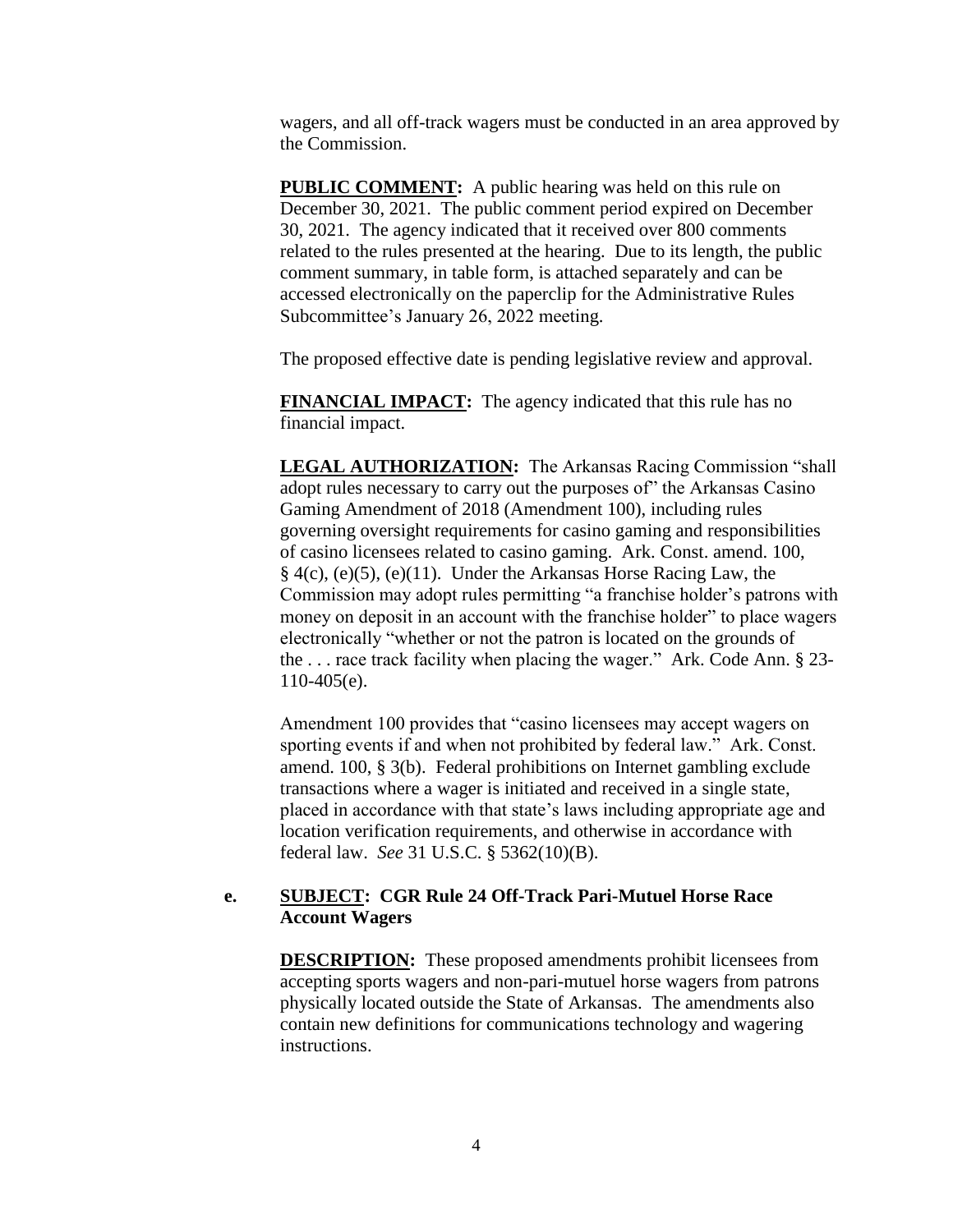**PUBLIC COMMENT:** A public hearing was held on this rule on December 30, 2021. The public comment period expired on December 30, 2021. The agency indicated that it received over 800 comments related to the rules presented at the hearing. Due to its length, the public comment summary, in table form, is attached separately and can be accessed electronically on the paperclip for the Administrative Rules Subcommittee's January 26, 2022 meeting.

The proposed effective date is pending legislative review and approval.

**FINANCIAL IMPACT:** The agency indicated that this rule has no financial impact.

**LEGAL AUTHORIZATION:** The Arkansas Racing Commission "shall adopt rules necessary to carry out the purposes of" the Arkansas Casino Gaming Amendment of 2018 (Amendment 100), including rules governing oversight requirements for casino gaming and responsibilities of casino licensees related to casino gaming. Ark. Const. amend. 100,  $§$  4(c), (e)(5), (e)(11). Under the Arkansas Horse Racing Law, the Commission may adopt rules permitting "a franchise holder's patrons with money on deposit in an account with the franchise holder" to place wagers electronically "whether or not the patron is located on the grounds of the . . . race track facility when placing the wager." Ark. Code Ann. § 23- 110-405(e).

Amendment 100 provides that "casino licensees may accept wagers on sporting events if and when not prohibited by federal law." Ark. Const. amend. 100, § 3(b). Federal prohibitions on Internet gambling exclude transactions where a wager is initiated and received in a single state, placed in accordance with that state's laws including appropriate age and location verification requirements, and otherwise in accordance with federal law. *See* 31 U.S.C. § 5362(10)(B).

## **2. DEPARTMENT OF COMMERCE, ARKANSAS ECONOMIC DEVELOPMENT COMMISSION (Mr. Jim Hudson, Mr. Steven Porch)**

## **a. SUBJECT: Arkansas Rural Connect Broadband Grant Program Rule**

**DESCRIPTION:** The Arkansas Economic Development Commission ("AEDC") and the Arkansas State Broadband Office ("ASBO") are seeking to promulgate an amended rule for the Arkansas Rural Connect Broadband Grant Program ("ARC"). The purpose of the rule is to revise the procedure for disbursing ARC funds so that grant recipients will receive grant funds as expenses are incurred and submitted to the ASBO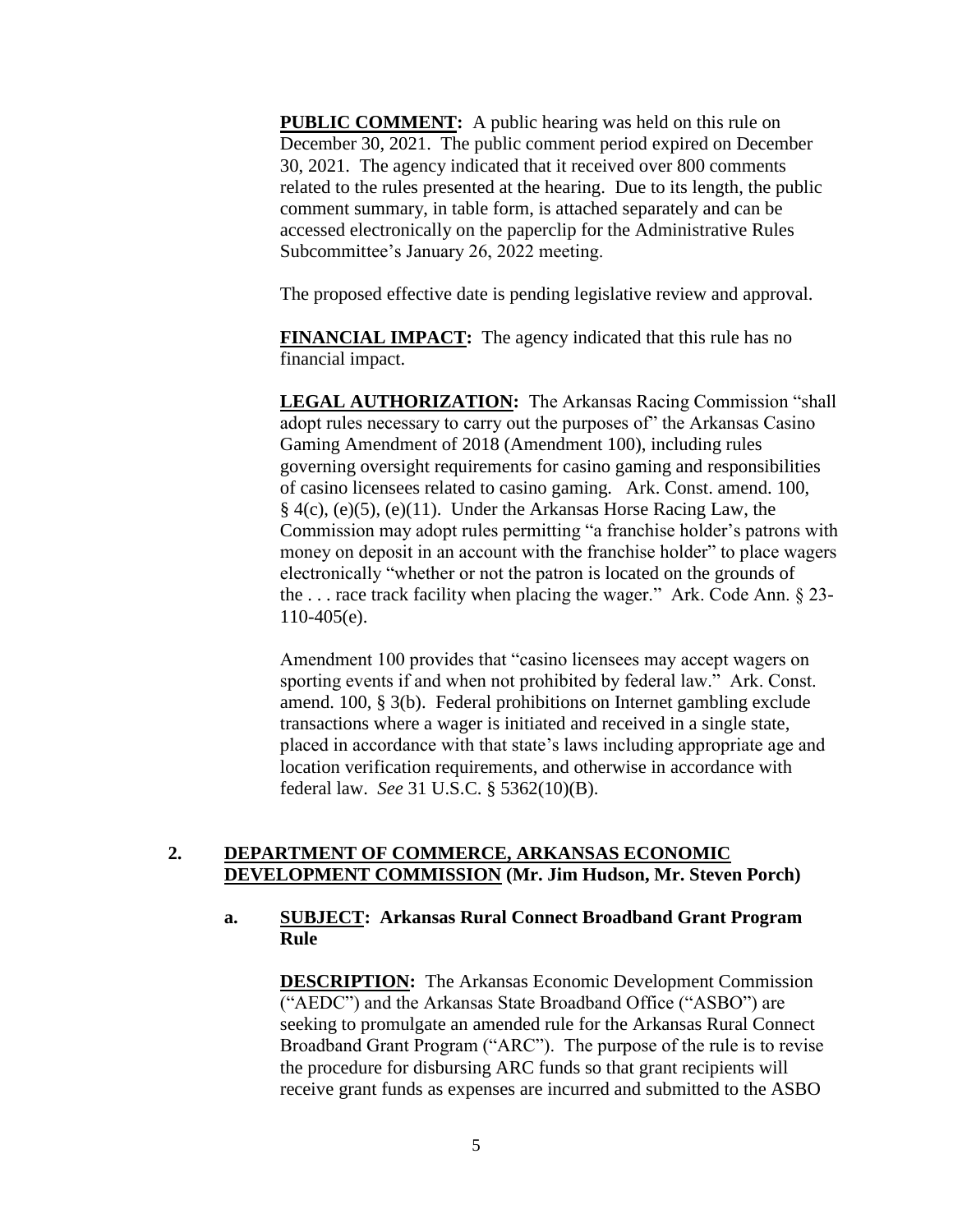and verified by UAMS. This is a permanent rule promulgation under the Administrative Procedure Act to replace an emergency rule that was effective on November 19, 2021.

As originally published, the proposed amended rule would have allowed the Arkansas Broadband Office to award grant funds to recipients in quarterly installments. This would have reverted the disbursement process to what it was at the inception of the ARC program and before the CARES Act. Public comments received by AEDC concerning the proposed rule expressed concern that the quarterly disbursement schedule could create cash-flow constraints for smaller ISPs and make bidding on ARC projects economically untenable. The revised proposed rule allows for expense reimbursement requests to be submitted as the expenses are incurred but, in any event, no later than sixty (60) days following the close of the quarter in which the expense was incurred. There are no upfront payments to grant awardees; grant funds are only released as expenses are incurred. Disbursement by the ASBO is contingent upon review and verification of the expenses by UAMS.

**PUBLIC COMMENT:** This rule originally received legislative review and approval by the Executive Subcommittee at its meeting of November 19, 2021, for emergency promulgation. A public hearing was held on January 14, 2022. The public comment period expired on January 17, 2022. The Commission provided the following summary of the comment that it received, its response thereto, and the changes made as a result of the comment:

# **Commenter's Name:** L. Elizabeth Bowles

**Commenter's Business/Agency:** Aristotle

**Summary of Comment:** The proposed quarterly reimbursement procedure under the proposed rule will have unintended consequences of slowing deployment, limiting participation in the ARC program to only ISPs which can afford to wait up to four months or more for reimbursement, and will add additional cost, both to the cost of capital and in the form of additional administrative burden, as all receipts must be processed at the same time. I recommend the rule be changed to allow for rolling reimbursements as receipts are submitted but in no event less than quarterly.

**Agency's Response to Comment:** The agency will consider the comment and the impact the proposed reimbursement procedure in the proposed rule will have on smaller internet service providers and the impact to successful deployment of broadband under the ARC program.

**Agency's Summary of Changes Made as a Result of the Comment:** Yes, the Agency reviewed the recommendation and incorporated a change into the proposed draft rules to allow expense reimbursement requests to be submitted as the expenses are incurred but, in any event, no later than